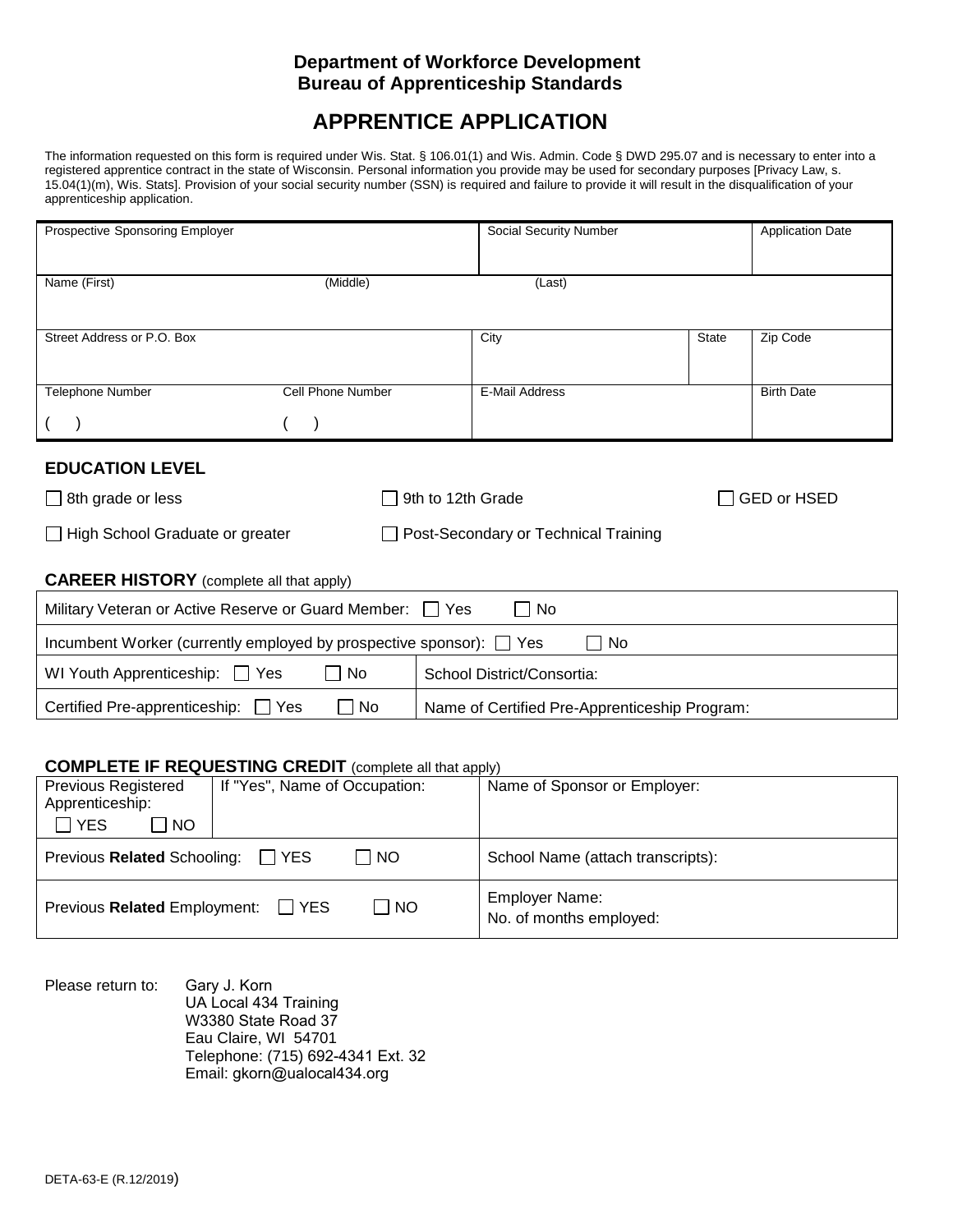#### **Department of Workforce Development Bureau of Apprenticeship Standards**

# **APPRENTICE APPLICATION - VOLUNTARY EEO FORM**

 The information requested on this form is voluntary and gathered for compliance with state and federal affirmative action regulations governing registered apprenticeship programs [Wis. Admin. Code Ch. DWD 296 and CFR Title 29 Part 30]. The information you provide will be utilized by your program sponsor and state and federal apprenticeship staff for program administration but may also be used for secondary purposes [Privacy Law, s. 15.04(1)(m), Wis. Stats].

**Date** 

**Name** 

Date of Birth **Nights** 

| Race (select all that apply):                                                           | <b>Gender</b> (select one):                                                |
|-----------------------------------------------------------------------------------------|----------------------------------------------------------------------------|
| White<br><b>Black or African American</b><br>Asian<br>American Indian or Alaskan Native | Male<br>Female<br>Other                                                    |
| Native Hawaiian or other Pacific<br><b>Islander</b>                                     | Ethnic Group (select one):<br>Not Hispanic or Latino<br>Hispanic or Latino |

 **Note:** *It is unlawful for a sponsor of a registered apprenticeship program to discriminate against an apprentice or applicant for apprenticeship on the basis of race, color, religion, national origin, sex (including pregnancy*  and gender identity), sexual orientation, age (40 or older), genetic information, disability, arrest or conviction record, marital status, or membership in the armed forces. In addition, every sponsor is legally required to take  *affirmative action to provide equal opportunity in apprenticeship and operate the apprenticeship program as required under 29 CFR part 30 and the equal employment opportunity laws and regulations of the state of Wisconsin.*